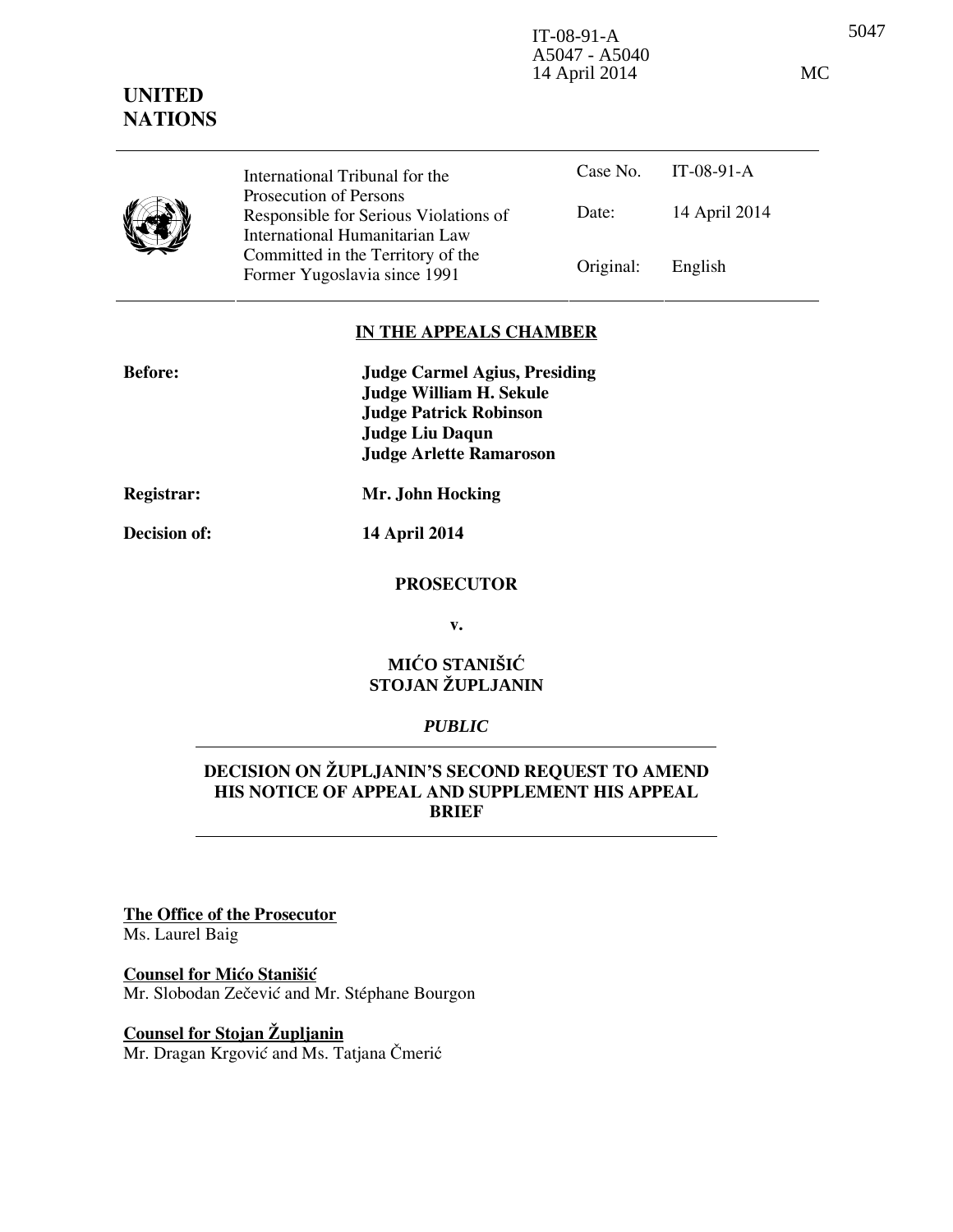1. The Appeals Chamber of the International Tribunal for the Prosecution of Persons Responsible for Serious Violations of International Humanitarian Law Committed in the Territory of the former Yugoslavia since 1991 ("Appeals Chamber" and "Tribunal", respectively) is seised of "[Ž]upljanin's Second Request to Amend His Notice of Appeal and Supplement His Appeal Brief" filed by Stojan Župljanin on 9 September 2013 ("Motion" and "Župljanin", respectively).

# **I. BACKGROUND**

2. On 27 March 2013, Trial Chamber II of the Tribunal ("Trial Chamber") issued the judgement in *Prosecutor v. Mićo Stanišić and Stojan Župljanin*, Case No. IT-08-91-T ("Trial Judgement"), finding Mićo Stanišić ("Stanišić") and Župljanin guilty of committing, through participation in a joint criminal enterprise, the crime of persecutions as a crime against humanity as well as murder and torture as violations of the laws or customs of war.<sup>1</sup> In addition, Župljanin was convicted for the crime of extermination as a crime against humanity.<sup>2</sup> The Trial Chamber sentenced both accused to 22 years of imprisonment. $3$ 

3. On 13 May 2013, Župljanin filed the "Notice of Appeal on behalf of Stojan [Ž]upljanin", challenging the Trial Judgement on four grounds ("Original Notice of Appeal").<sup>4</sup> Stanišić and the Office of the Prosecutor ("Prosecution") also appealed the Trial Judgement.<sup>5</sup> On 12 August 2013,  $\tilde{Z}$ upljanin filed a motion requesting leave to add a sub-ground of appeal  $1(g)$  and a ground of appeal 5, which was granted by the Appeals Chamber on 8 October 2013. <sup>6</sup> On 9 October 2013, Župljanin filed his amended notice of appeal ("Amended Notice of Appeal").<sup>7</sup>

4. On 2 July 2013, Stanišić filed a motion pursuant to Rule 115 of the Tribunal's Rules of Procedure and Evidence ("Rules") seeking the admission of excerpts of a letter written by Judge Frederik Harhoff ("Judge Harhoff") on 6 June 2013 and published in a Danish newspaper on 13 June 2013 ("Judge Harhoff's Letter").<sup>8</sup> On 9 September 2013, Župljanin joined the

 $\overline{a}$ 

5046

<sup>1</sup> Trial Judgement, vol. 2, paras 955-956. *See* Trial Judgement, vol. 2, paras 313-315, 489-530, 729-781.

<sup>2</sup> Trial Judgement, vol. 2, para. 956.

<sup>&</sup>lt;sup>3</sup> Trial Judgement, vol. 2, paras 955-956.

<sup>4</sup> Original Notice of Appeal, paras 7-45.

<sup>&</sup>lt;sup>5</sup> Notice of Appeal on Behalf of Mićo Stanišić, 13 May 2013; Prosecution Notice of Appeal, 13 May 2013.

<sup>&</sup>lt;sup>6</sup> [Ž]upljanin Request to Amend Notice of Appeal, 12 August 2013 ("Župljanin Motion of 12 August 2013"), para. 1; Decision on Stojan Župljanin's Request to Amend Notice of Appeal, 8 October 2013 ("Župljanin Decision of 8 October 2013"), paras 4, 21.

<sup>7</sup> [Ž]upljanin's Submission of Amended Notice of Appeal, 9 October 2013.

<sup>&</sup>lt;sup>8</sup> Rule 115 Motion on Behalf of Mićo Stanišić Seeking Admission of Additional Evidence with Annex, 2 July 2013 ("Rule 115 Motion"). The Prosecution filed its response on 10 July 2013. *See* Prosecution Response to Rule 115 Motion on behalf of Mićo Stanišić Seeking Admission of Additional Evidence, 10 July 2013 ("Prosecution Response to Rule 115 Motion").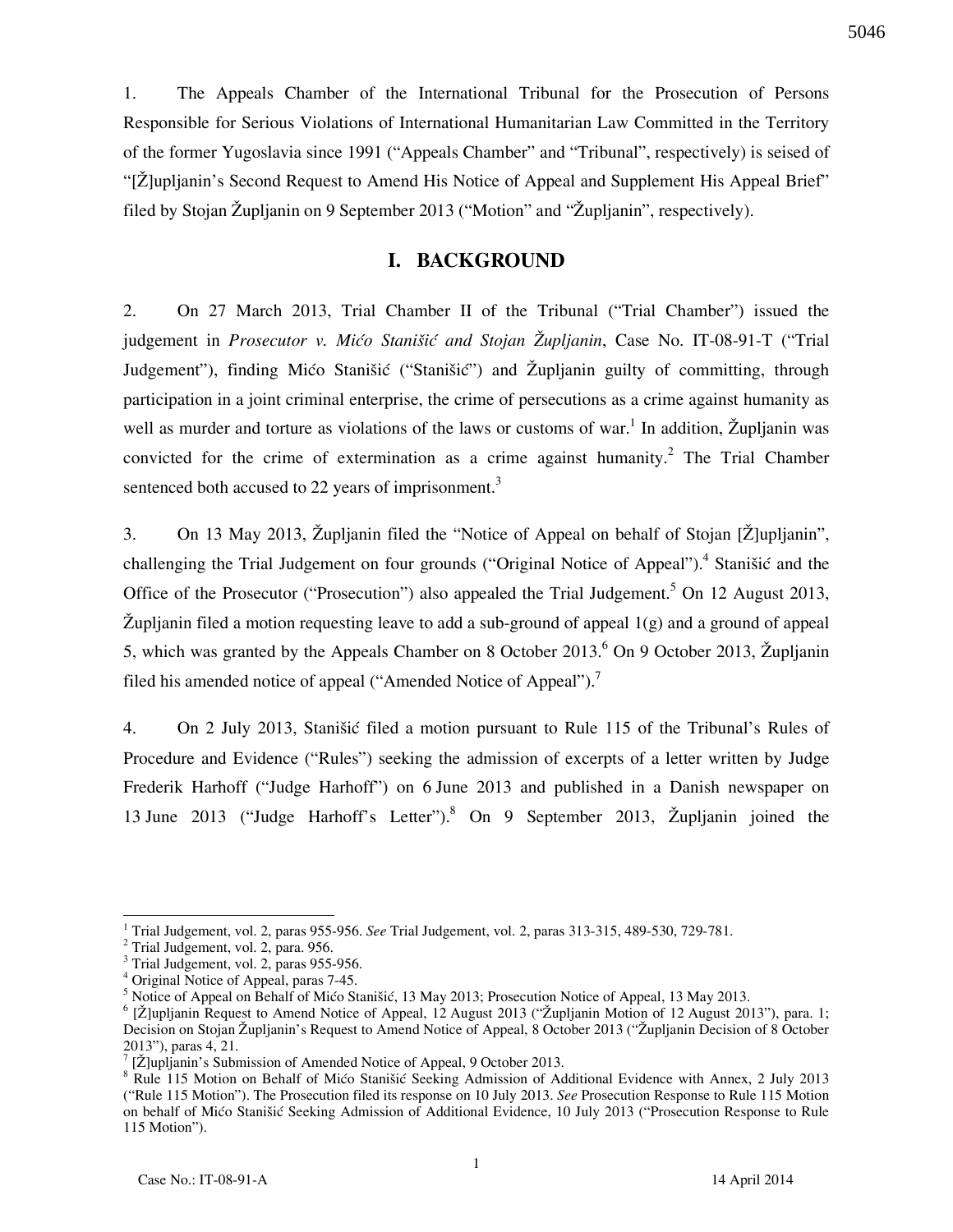Rule 115 Motion.<sup>9</sup> On 14 April 2014, the Appeals Chamber issued a decision admitting as additional evidence, Judge Harhoff's Letter in its entirety.<sup>10</sup>

5. On 19 August 2013, Župljanin filed his appeal brief ("Župljanin Appeal Brief").<sup>11</sup> The Prosecution filed its response on 21 October 2013 ("Response to Župljanin Appeal Brief")<sup>12</sup> and  $\check{Z}$ upljanin filed his brief in reply on 11 November 2013 (" $\check{Z}$ upljanin Reply Brief").<sup>13</sup>

6. On 9 September 2013, Župljanin filed the present Motion. The Prosecution filed its response to the Motion on 13 September  $2013$ ,<sup>14</sup> to which  $\check{Z}$ upljanin replied on 16 September 2013.<sup>15</sup>

7. On 10 September 2013, President Theodor Meron ("Judge Meron") withdrew from considering the Motion and assigned Judge Carmel Agius ("Judge Agius") in his place.<sup>16</sup> On 28 November 2013, Judge Agius assigned Judge William H. Sekule to replace Judge Meron on the Bench for the purposes of considering the Motion. $^{17}$ 

5045

 9 Motion, para. 6 *referring to* Rule 115 Motion.

<sup>&</sup>lt;sup>10</sup> Decision on Mićo Stanišić's Motion Seeking Admission of Additional Evidence Pursuant to Rule 115, 14 April 2014, ("Stanišić Rule 115 Decision").

 $11$  Stojan [Ž]upljanin's Appeal Brief, 19 August 2013 (confidential). Župljanin filed a public redacted version of the  $\check{Z}$ upljanin Appeal Brief on 23 August 2013 (Stojan  $[\check{Z}]$ upljanin's Appeal Brief, 23 August 2013 (public redacted)).

<sup>&</sup>lt;sup>12</sup> Prosecution Response to Stojan Župljanin's Appeal Brief, 21 October 2013 (confidential). The Prosecution filed a public redacted version of its response on 5 November 2013 (Prosecution Response to Stojan Župljanin's Appeal Brief, 5 November 2013 (public redacted)).

<sup>&</sup>lt;sup>13</sup> Stojan [Ž]upljanin's Reply to Prosecution's Response Brief, 11 November 2013 (confidential). Župljanin filed a public redacted version of the Župljanin Reply Brief on 13 November 2013 (Stojan [Ž]upljanin's Reply to Prosecution's Response Brief, 13 November 2013 (public redacted)).

<sup>&</sup>lt;sup>14</sup> Prosecution Response to Župljanin's Second Request to Amend His Notice of Appeal and Supplement His Appeal Brief, 13 September 2013 ("Response").

<sup>&</sup>lt;sup>15</sup> Reply to Prosecution's Response to [Ž]upljanin's Second Request to Amend His Notice of Appeal and Supplement His Appeal Brief, 16 September 2013 ("Reply").

<sup>&</sup>lt;sup>16</sup> Order Assigning a Motion to a Judge, 10 September 2013.

<sup>&</sup>lt;sup>17</sup> Order Replacing a Judge in Respect of a Motion Before the Appeals Chamber, 28 November 2013. The composition of the Bench was challenged on 21 October 2013 when Župljanin filed a motion seeking Judge Liu Daqun's ("Judge Liu") recusal from considering his motion to vacate the Trial Judgement (Stojan [Ž]upljanin's Motion Requesting Recusal of Judge Liu Daqun from Adjudication of Motion to Vacate Trial Judgement, 21 October 2013 *referring to*  Stojan [Ž]upljanin's Motion to Vacate Trial Judgement, 21 October 2013). This motion was denied on 3 December 2013 by Judge Agius, in his capacity as Acting President (Decision on Motion Requesting Recusal, 3 December 2013, paras 23-24). On 13 December 2013, Župljanin filed a request, joined by Stanišić, asking for the appointment of a Panel to adjudicate on the request for recusal of Judge Liu *de novo* (Župljanin Defence Request for Appointment of a Panel to Adjudicate the Request for Disqualification of Judge Liu Daqun, 13 December 2013; Motion on Behalf of Mićo Stanišić joining Župljanin Defence Request for Appointment of a Panel to Adjudicate the Request for Disqualification of Judge Liu Daqun, 23 December 2013). The appointed Panel denied the request on 24 February 2014 (Decision on Motion Requesting Recusal of Judge Liu from Adjudication of Motion to Vacate Trial Judgement, 24 February 2014, paras 16-17. *See also* Decision on Župljanin Defence Request for Appointment of a Panel to Adjudicate the Request for Disqualification of Judge Liu Daqun, 7 February 2014, issued by Judge Agius in his capacity as Acting President).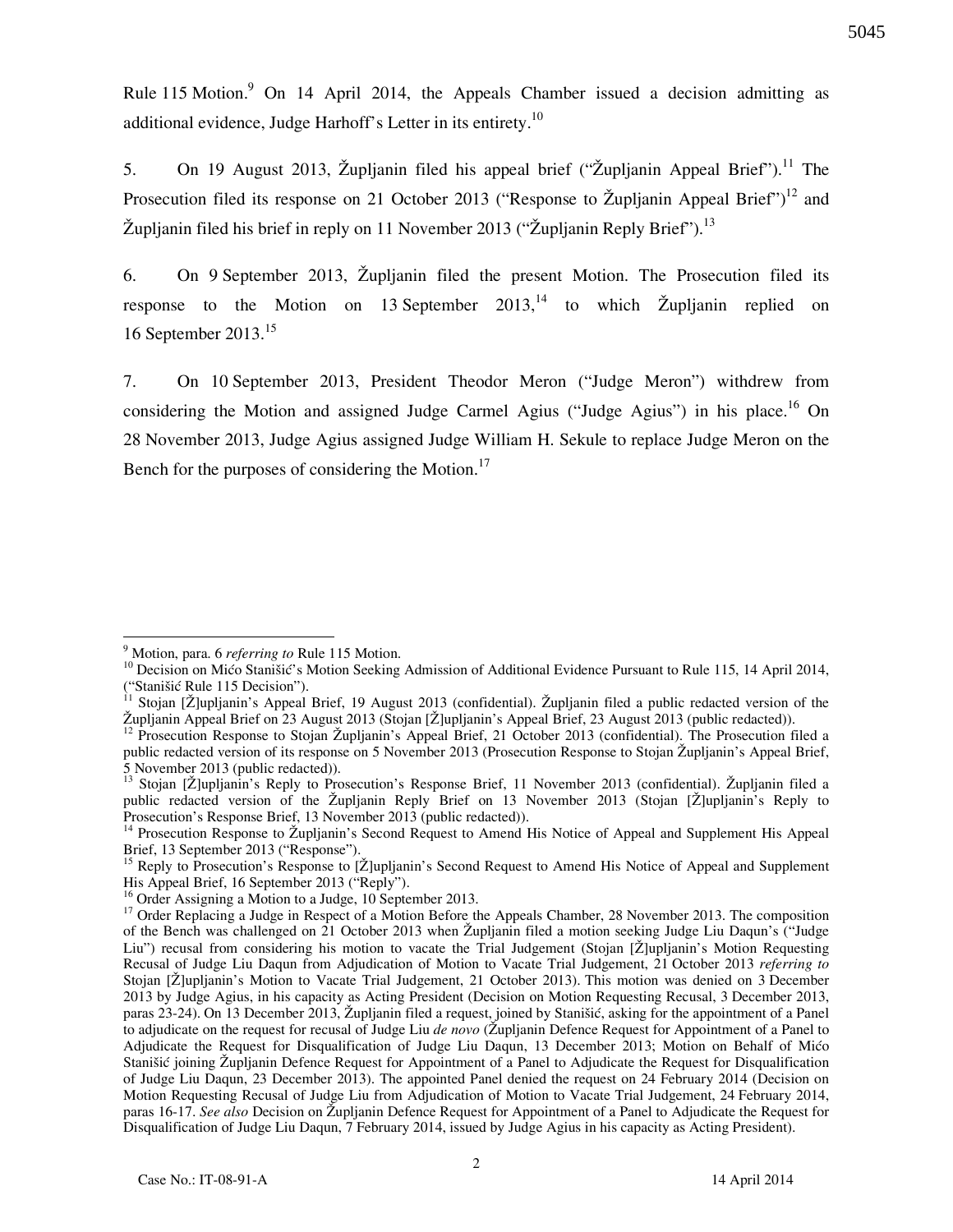# **II. ARGUMENTS OF THE PARTIES**

8. Župljanin seeks leave to amend his Amended Notice of Appeal and supplement his appeal brief by adding a sixth ground of appeal based on the publication of Judge Harhoff's Letter.<sup>18</sup> This proposed ground of appeal contends that "Stojan [Ž]upljanin's right to a fair trial, including by an impartial, independent and competent court, was violated by the participation of Judge Frederik Harhoff, whose comments subsequent to the issuance of the Judgement reveal either an actual or reasonable apprehension of bias".<sup>19</sup> In this respect, Župljanin relies on the decision concerning the disqualification of Judge Harhoff issued by the chamber specially constituted in the case of *Prosecutor v. Vojislav Šešelj*. 20

9. Župljanin alleges that participation of a judge who displays a reasonable apprehension of bias in the trial proceedings constitutes a fundamental breach of his right to a fair trial which invalidates his conviction.<sup>21</sup> Further, he submits that the proposed ground of appeal is supported by "good cause" and "that it is in the interests of justice for it to be considered".<sup>22</sup> He also submits that this issue is of "substantial importance to the success of the appeal" and therefore, its exclusion would "lead to a miscarriage of justice".<sup>23</sup> Moreover, he asserts that granting this amendment will neither prejudice the Prosecution, which "already has notice of substantially the same request by [Stanišić]", nor delay the appeal proceedings. $24$ 

10. The Prosecution opposes the Motion and submits that the request is "untimely and lacks an evidentiary basis".<sup>25</sup> It argues that the fact that  $\check{Z}$ upljanin filed the Motion more than two months after he first heard about Judge Harhoff's Letter shows a lack of due diligence.<sup>26</sup> Furthermore, the Prosecution contends that Župljanin has failed to establish "good cause" for adding the proposed ground of appeal. It submits that while Župljanin refers to bias on the part of Judge Harhoff in the Motion, he has neither rebutted the strong assumption of Judge Harhoff's impartiality in this case, nor satisfied "the 'high threshold' for demonstrating that a reasonable apprehension of bias is

<sup>&</sup>lt;sup>18</sup> Motion, paras 1-3.

<sup>&</sup>lt;sup>19</sup> Motion, para. 1.

<sup>20</sup> Motion, para. 3 *referring to Prosecutor v. Vojislav Šešelj*, IT-03-67-T, Decision on Defence Motion for Disqualification of Judge Frederik Harhoff and Report to the Vice-President, 28 August 2013 ("*Šešelj* Disqualification Decision").

<sup>&</sup>lt;sup>21</sup> Motion, para. 2.

 $22$  Motion, para. 3.

<sup>&</sup>lt;sup>23</sup> Motion, para. 5.

 $^{24}$  Motion, para. 4. Župljanin also submits that "Judge Harhoff's remarks, now being a matter of judicial record in other proceedings before the Tribunal, do not need to be admitted as evidence [...] in order to be considered and adjudicated in this appeal. Assuming that this view is wrong, however, the Defence hereby joins in Mi[ć]o Stani[š]i[ć]'s Motion of 2 July 2013 seeking to admit Judge Harhoff's email as part of the evidential record of the case" (Motion, para. 6). Considering that Judge Harhoff's Letter is now in evidence, the Appeals Chamber will not deal further with the parties' arguments concerning this matter.

<sup>&</sup>lt;sup>25</sup> Response, para. 1.

<sup>26</sup> Response, para. 2.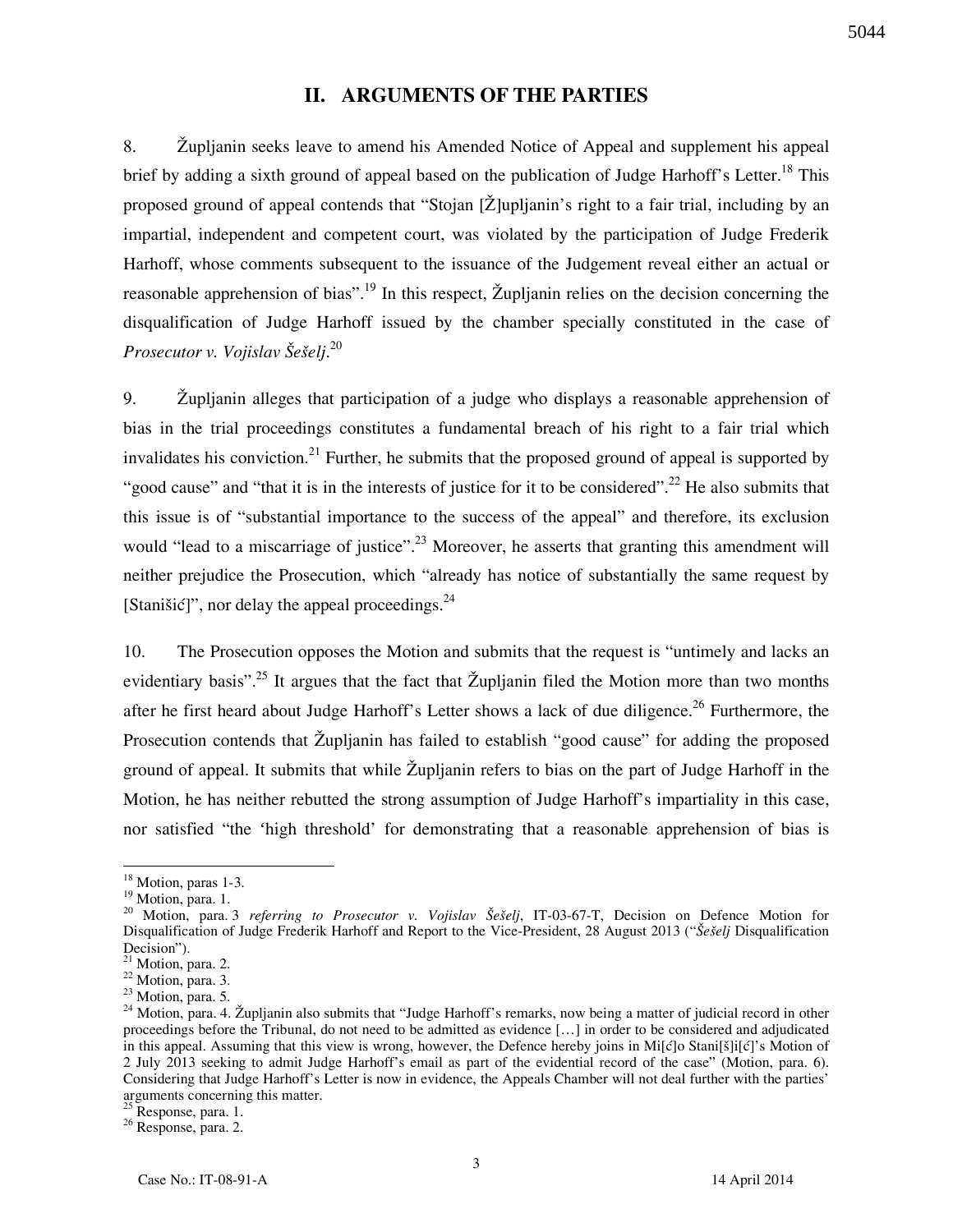'firmly established' *with respect to this case*".<sup>27</sup> In this respect, the Prosecution submits that "factual findings from a particular case do not bind a finder of fact in a subsequent case at the Tribunal"<sup>28</sup> Moreover, it avers that Župljanin's reliance on the *Šešelj* Disqualification Decision is misplaced as it was based "on an incorrect interpretation of the governing law and patently incorrect conclusions of fact".  $29$ 

11. In his Reply, Župljanin argues that the timing of the Motion "was, at the very least, reasonable and justified",<sup>30</sup> and that even if it was unreasonable, "the Appeals Chamber has not held that untimely amendments of a Notice of Appeal are absolutely barred."<sup>31</sup> In addition,  $\check{Z}$ upljanin replies that "the finding of bias" in the *Šešelj* Disqualification Decision was not limited to the circumstances or in relation to the accused in that case personally, but rather arose from "a general bias in favour of conviction" on behalf of Judge Harhoff.<sup>32</sup> Further, Župljanin contends that an adequate evidentiary basis for the Motion exists by virtue of the fact that he joined the Rule 115 Motion,<sup>33</sup> and that it would be unjust to preclude the proposed amendment to the Amended Notice of Appeal since it is of "substantial importance" to his appeal and may require a reversal of his conviction.<sup>34</sup> Zupljanin also argues that the absence of submissions by the Prosecution on whether the amendment of the Amended Notice of Appeal is prejudicial to it amounts to an acknowledgement that it in fact suffers no prejudice.<sup>35</sup>

## **III. APPLICABLE LAW**

12. Pursuant to Rule 108 of the Rules, the Appeals Chamber "may, on good cause being shown by motion, authorise a variation of the grounds of appeal" contained in the notice of appeal. A motion requesting a variation should be filed as soon as possible after identifying the newly alleged error or after discovering any other basis for seeking a variation of the notice of appeal.<sup>36</sup> It is the

<sup>27</sup> Response, para. 3 (emphasis in original). *See* Motion, paras 1-2.

<sup>28</sup> Response, para. 3.

<sup>29</sup> Response, para. 4.

<sup>30</sup> Reply, para. 2.

<sup>&</sup>lt;sup>31</sup> Reply, para. 4.

<sup>&</sup>lt;sup>32</sup> Reply, para. 3.

<sup>&</sup>lt;sup>33</sup> Reply, para. 5.

<sup>&</sup>lt;sup>34</sup> Reply, para. 4, *referring to Prosecutor v. Nikola Šainović et al.*, Case No. IT-05-87-A, Decision on Sreten Lukić's Re-Filed Second Motion For Leave to Vary His Notice of Appeal and Appeal Brief, 9 September 2011 ("*Šainović*  Decision of 9 September 2011"), para. 21.

<sup>&</sup>lt;sup>35</sup> Reply, paras 4-7.

<sup>&</sup>lt;sup>36</sup> Decision on Stojan Župljanin's Request to Amend Notice of Appeal, 8 October 2013 ("Decision of 8 October 2013"), para. 9; *Prosecutor v. Nikola Šainović et al.*, Case No. IT-05-87-A, Decision on Sreten Lukić's Re-Filed Second Motion For Leave to Vary His Notice of Appeal and Appeal Brief, 9 September 2011 ("*Šainović* Decision of 9 September 2011"), para. 5; *Prosecutor v. Nikola Šainović et al.*, Case No. IT-05-87-A, Decision on Dragolub Ojdanić's Second Motion to Amend his Notice of Appeal, 4 December 2009 ("*Šainović* Decision of 4 December 2009"), para. 5.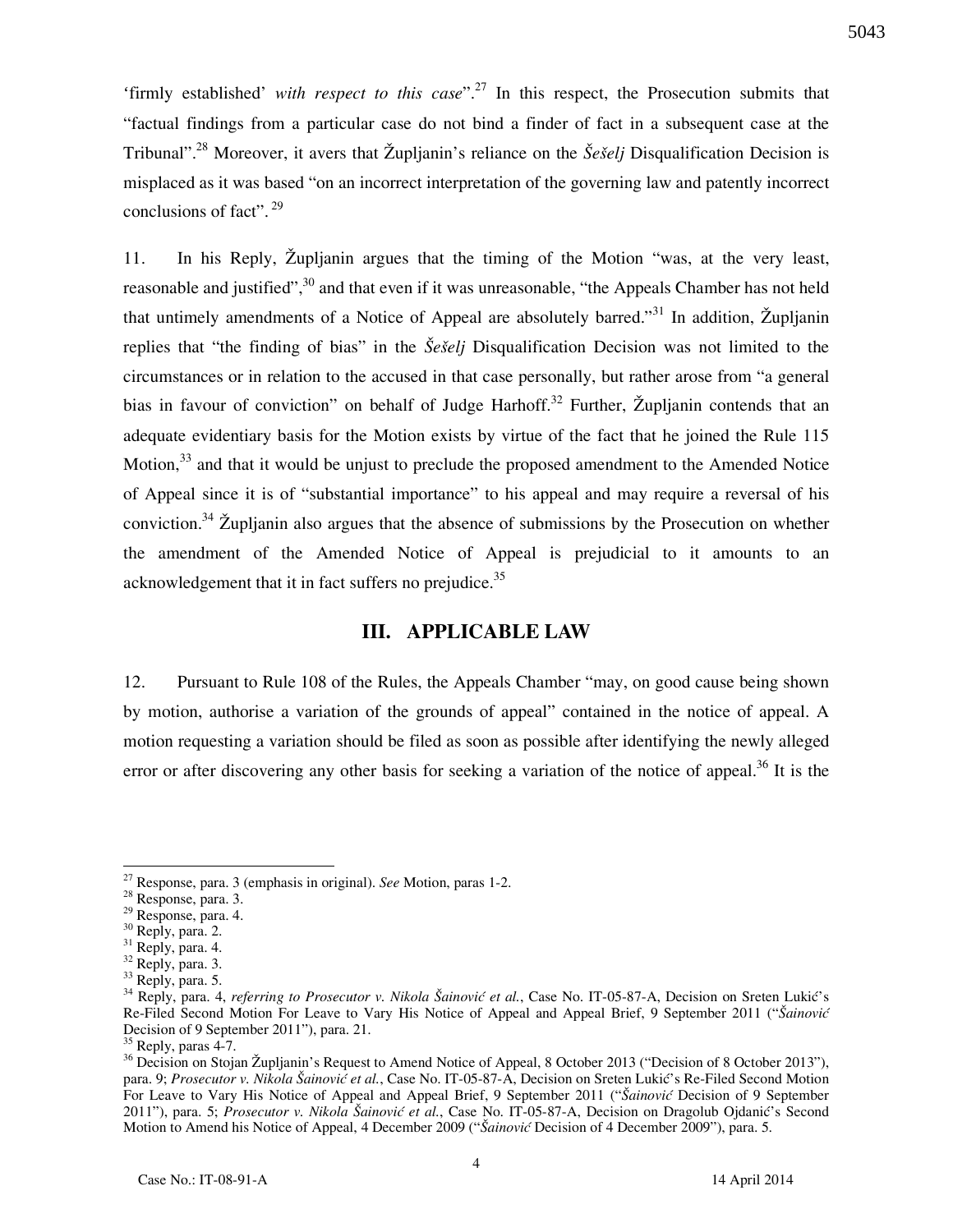appellant's burden to explain precisely what amendments are sought and to demonstrate that each proposed amendment meets the "good cause" requirement of Rule 108 of the Rules.<sup>37</sup>

13. The concept of "good cause" covers both good reason for including the new or amended grounds of appeal sought and good reason showing why those grounds were not included or were not correctly phrased, in the original notice of appeal.<sup>38</sup> The Appeals Chamber has considered, *inter alia*, the following factors in determining whether "good cause" exists: (i) the variation is so minor that it does not affect the content of the notice of appeal; (ii) the opposing party would not be prejudiced by the variation or has not objected to it; and (iii) the variation would bring the notice of appeal into conformity with the appeal brief.<sup>39</sup> In this respect, the Appeals Chamber has stated that the question of prejudice to an opposing party is an important factor to be considered when assessing a request for variation of grounds of appeal.<sup>40</sup> Where an appellant seeks a substantive amendment broadening the scope of the appeal, "good cause" might also be established under certain circumstances.<sup>41</sup> The Appeals Chamber recalls that no cumulative list of requirements has been established for a substantive amendment to be granted. Rather, the jurisprudence of the Tribunal demonstrates that each proposed amendment is to be considered in light of the particular circumstances of the case. $42$ 

14. The jurisprudence of the Tribunal establishes that the criteria for variation of grounds of appeal should be interpreted restrictively at the stages in the appeal proceedings when amendments would necessitate a substantial slowdown in the progress of the appeal. $43$ 

15. Nonetheless, in certain exceptional cases, notably where the failure to include the new or amended grounds of appeal resulted from counsel's negligence or inadvertence, the Appeals Chamber has allowed variations even though "good cause" was not shown by the appellant.<sup>44</sup> Such cases have required a showing that the variation sought, assuming its merits, is of substantial importance to the success of the appeal such that it would result in a miscarriage of justice if

<sup>&</sup>lt;sup>37</sup> Decision of 8 October 2013, para. 9; Šainović Decision of 9 September 2011, para. 5; Šainović Decision of 4 December 2009, para. 5.

<sup>38</sup> Decision of 8 October 2013, para. 10; *Šainović* Decision of 9 September 2011, para. 6; *Šainović* Decision of 4 December 2009, para. 6.

<sup>39</sup> Decision of 8 October 2013, para. 11; *Šainović* Decision of 9 September 2011, para. 6; *Šainović* Decision of 4 December 2009, para. 6.

<sup>40</sup> *Šainović* Decision of 4 December 2009, para. 18; *Prosecutor v. Vidoje Blagojević and Dragan Jokić*, Case No. IT-02- 60-A, Decision on Prosecution's Request for Leave to Amend Notice of Appeal in Relation to Vidoje Blagojević, 20 July 2005, p. 5.

<sup>41</sup> Decision of 8 October 2013, para. 11; *Šainović* Decision of 9 September 2011, para. 6; *Šainović* Decision of 4 December 2009, para. 6.

<sup>42</sup> Decision of 8 October 2013, para. 11; *Šainović* Decision of 9 September 2011, para. 6; *Šainović* Decision of 4 December 2009, para. 6.

<sup>43</sup> *Šainović* Decision of 9 September 2011, para. 8; *Šainović* Decision of 4 December 2009, para. 8.

<sup>44</sup> Decision of 8 October 2013, para. 12; *Šainović* Decision of 9 September 2011, para. 7; *Šainović* Decision of 4 December 2009, para. 7.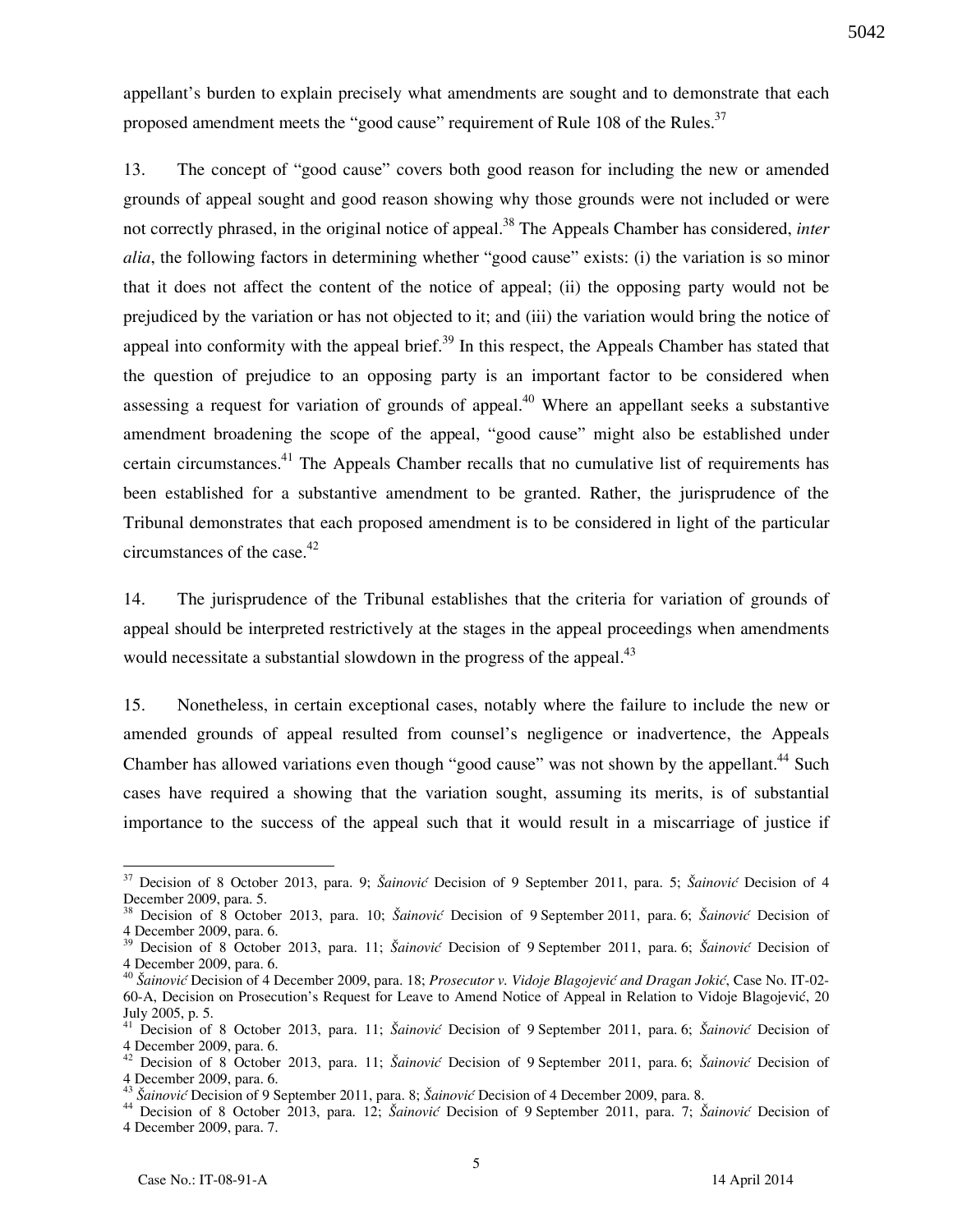excluded.<sup>45</sup> In these limited circumstances, the interests of justice require that an appellant not be held responsible for the failures of his counsel.<sup>46</sup> However, it must be shown that the previous

pleadings failed to address the issue adequately and that the amendments sought would correct that failure.<sup>47</sup>

## **IV. DISCUSSION**

16. Župljanin requests the inclusion of an additional substantive ground of appeal alleging violation of his right to a fair trial, including by an impartial, independent, and competent court. The Appeals Chamber recalls that: (i) Župljanin filed his Original Notice of Appeal on 13 May 2013; (ii) Judge Harhoff's Letter, which gave rise to the proposed new ground of appeal, was published on 13 June 2013; (iii) Stanišić filed a motion, comprising substantially the same request as the present Motion, on 2 July 2013;<sup>48</sup> (iv) Župljanin filed his first motion requesting leave to amend his Notice of Appeal on 12 August 2013 to which a decision was rendered on 8 October 2013; and (v) the present Motion was filed on 9 September 2013.

17. Based on items (i) and (ii) in the above chronology, Župljanin could not have dealt with Judge Harhoff's Letter in the Original Notice of Appeal. Nevertheless, the Appeals Chamber notes that Župljanin did not act immediately after the publication of Judge Harhoff's Letter: the Motion was filed almost three months after the letter was published and no reference was made to the alleged error of law arising from the Judge Harhoff's Letter in Župljanin's first request to amend his Notice of Appeal on 12 August  $2013<sup>49</sup>$  The Appeals Chamber also notes, however, that Judge Harhoff's Letter is not "typical" additional evidence and that it has the potential to affect the Trial Judgement as a whole.<sup>50</sup> The Appeals Chamber recalls that each proposed amendment to a notice of appeal is to be considered in light of the particular circumstances of the case.<sup>51</sup> Therefore, the Appeals Chamber is satisfied that, in the unique circumstances of this case, and without prejudice as to the merit of the arguments raised by  $\check{Z}$ upljanin, the addition of the proposed new ground of appeal is necessary to enable issues relevant to the appellate proceedings to be fully aired. In addition, the Appeals Chamber recalls that the question of prejudice to an opposing party is an

<sup>45</sup> Decision of 8 October 2013, para. 12; *Šainović* Decision of 9 September 2011, para. 7; *Šainović* Decision of 4 December 2009, para. 7.

<sup>46</sup> Decision of 8 October 2013, para. 12; *Šainović* Decision of 9 September 2011, para. 7; *Šainović* Decision of 4 December 2009, para. 7.

<sup>47</sup> Decision of 8 October 2013, para. 12; *Šainović* Decision of 9 September 2011, para. 7; *Šainović* Decision of 4 December 2009, para. 7.

<sup>&</sup>lt;sup>48</sup> Motion on Behalf of Mićo Stanišić Seeking Leave to Amend Notice of Appeal with Annexes A, B and C, 2 July 2013.

<sup>&</sup>lt;sup>49</sup> See supra, para 12. See also Župljanin Motion of 12 August 2013; Župljanin Decision of 8 October 2013.

<sup>50</sup> Stanišić Rule 115 Decision, para. 21. The Appeals Chamber recalls that the Rule 115 Motion was granted on 14 April 2014, as a result of which, Judge Harhoff's Letter was admitted into evidence in its entirety. See Stanišić Rule 115 Decision, paras 24, 27.